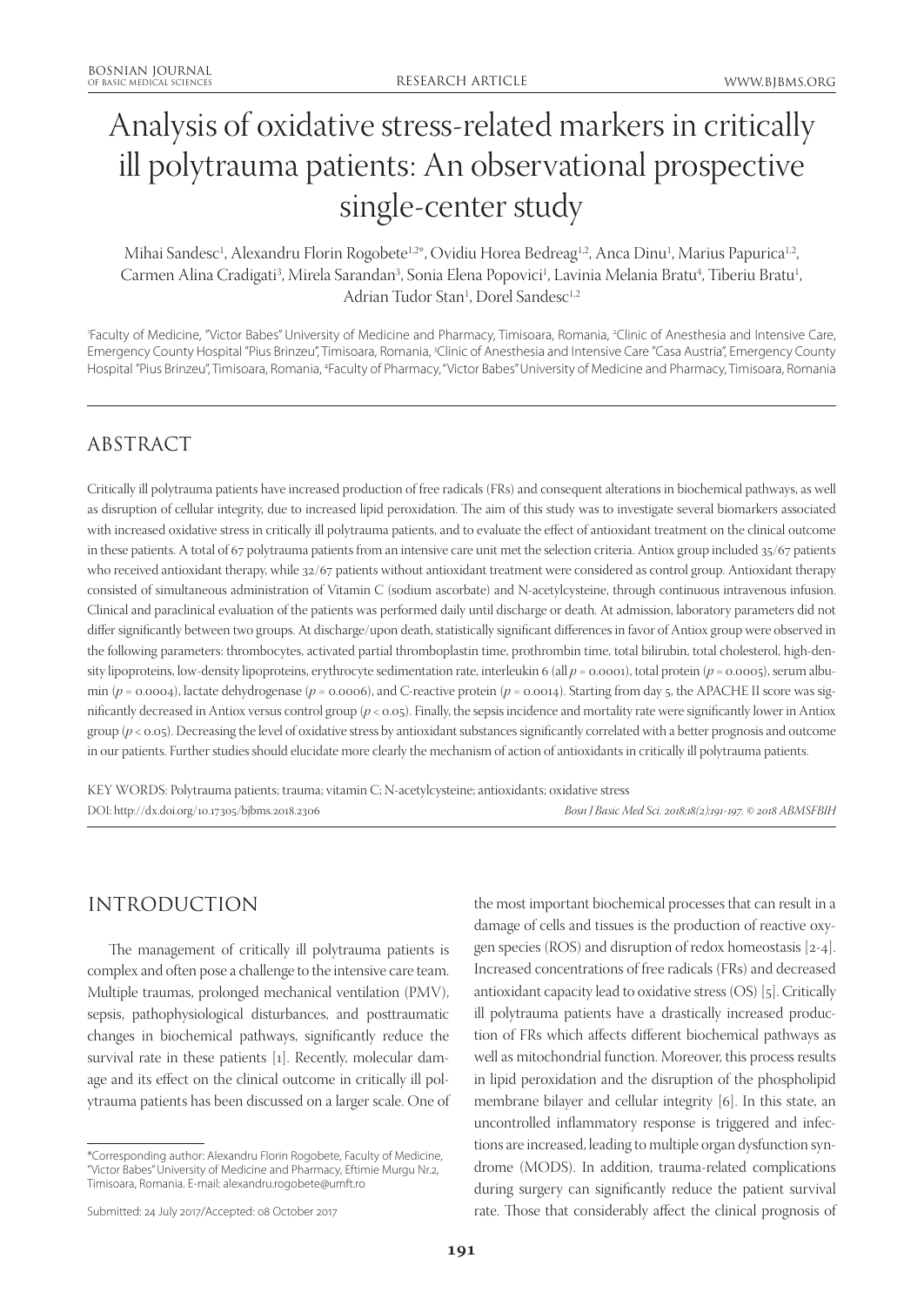patients include: craniocerebral trauma, spinal cord trauma, thoracic trauma, abdominal trauma, and trauma to the extremities [6-8].

The role of antioxidant therapy in reversing or minimizing the damage caused by impaired redox control has been emphasized [9-11]. However, contradictory results were also reported, probably due to the lack of guidelines on dosage and combination therapy. In this prospective study, we investigated several biomarkers associated with oxidative stress, in critically ill polytrauma patients. In addition, we evaluated the effect of antioxidant treatment on the clinical outcome in these patients.

# MATERIALS AND METHODS

#### Patients

This prospective study was performed at the Intensive Care Unit "Casa Austria" (ICU-CA), of the Emergency County Hospital "Pius Brinzeu" in Timisoara. All patients admitted to the ICU-CA between January 2014 and December 2015 were consecutively included in the study. The inclusion criteria were an Injury Severity Score (ISS) > 16 and age > 18 years. The study was approved by the Clinical Ethics Committee of our hospital and registered at ClinicalTrials.gov with number NCT03095430.

#### Data collection and processing

The demographic and clinical data of the patients had been securely stored in the hospital database. The personal identification data were not included.

At the time of admission, the following data were obtained: age, sex, ISS, Acute Physiology and Chronic Health Evaluation II (APACHE II), Glasgow Coma Scale (GCS), systolic blood pressure (SBP), heart rate (HR), temperature (T), partial oxygen arterial pressure (PaO<sub>2</sub>)/fraction of inspired oxygen (FiO<sub>2</sub>) ratio, lactate (Lac) level, and the time between the trauma event and admission to the ICU-CA.

The following parameters were recorded on a daily basis, at admission, during the first 10 days of admission, and at discharge or until death: thrombocytes (TBCs), international normalized ratio (INR), activated partial thromboplastin time (APTT), prothrombin time (PT), lactate dehydrogenase (LDH), aspartate transaminase (AST), alanine transaminase (ALT), total bilirubin (TBIL), total protein (TP), serum albumin (S-Alb), total cholesterol (TC), high-density lipoproteins (HDL), low-density lipoproteins (LDL), triglycerides (TGs), C-reactive protein (CRP), erythrocyte sedimentation rate (ESR), fibrinogen (FBN), and interleukin 6 (IL-6). The clinical progress of patients was monitored using the APACHE II score.

#### Antioxidant therapy

Antioxidant therapy included continuous intravenous infusions of Vitamin C (sodium ascorbate) 3000 mg/24 hours and N-acetylcysteine 1200 mg/24 hours. The therapy was administered continuously during the stay of patients at the ICU-CA. The protocol for administering the antioxidant substances was approved by the Ethics Committee of the hospital. In patients requiring surgical intervention, the antioxidant therapy was continued even during the procedure, with the same concentrations of active substances.

#### Statistical analysis

Statistical analysis was performed using GraphPad Prism version 6.00 for Mac OS X (GraphPad Software, Inc., San Diego, CA, USA). Qualitative variables were presented as frequencies and percentages and quantitative variables as mean  $\pm$  standard deviation (SD). The average values were compared by unpaired t-test and percentages by Chi-squared test. Statistical significance was defined as  $p < 0.05$ .

### RESULTS

#### Patient characteristics

Between 1 January 2014 and 31 December 2014, 71 patients were admitted to the ICU-CA out of which 32 met the inclusion criteria and were considered as the control group. Between 1 January 2015 and 31 December 2015, 65 patients were admitted to the ICU-CA, 35/65 patients met the selection criteria and were included in the group of patients that received antioxidant therapy [Antiox group] (Figure 1). In Antiox group, 26 patients (74.3%) were male, and the mean age (SD) was  $45.62 \pm 16.88$  years. At admission, the mean APACHE II was  $11.74 \pm 7.11$  in Antiox group compared to 12.09  $\pm$  15.94 in control group ( $p = 0.9066$ ). The mean ISS in Antiox group was  $26.43 \pm 10.25$ , compared to 24.78  $\pm$  10.35 in control group ( $p = 0.5147$ ). The GCS in Antiox group was  $12 \pm 4$  and it was  $13 \pm 1$  in control group  $(p = 0.1740)$ . In Antiox group, a significant number of patients (18 [51.43%]) suffered a traffic accident, 5 (14.28%) were admitted due to various types of aggression, and 12 (34.29%) suffered other types of trauma. Twenty-four patients (68.57%) from Antiox group presented with a head injury, 30 (85.71%) had a thoracic trauma, 10 (28.57%) had an abdominal trauma, and 24 (68.57%) had pelvic and limb trauma. The main characteristics of the patients in both groups are presented in Table 1. No significant difference was observed in the described demographic and clinical data between the two groups.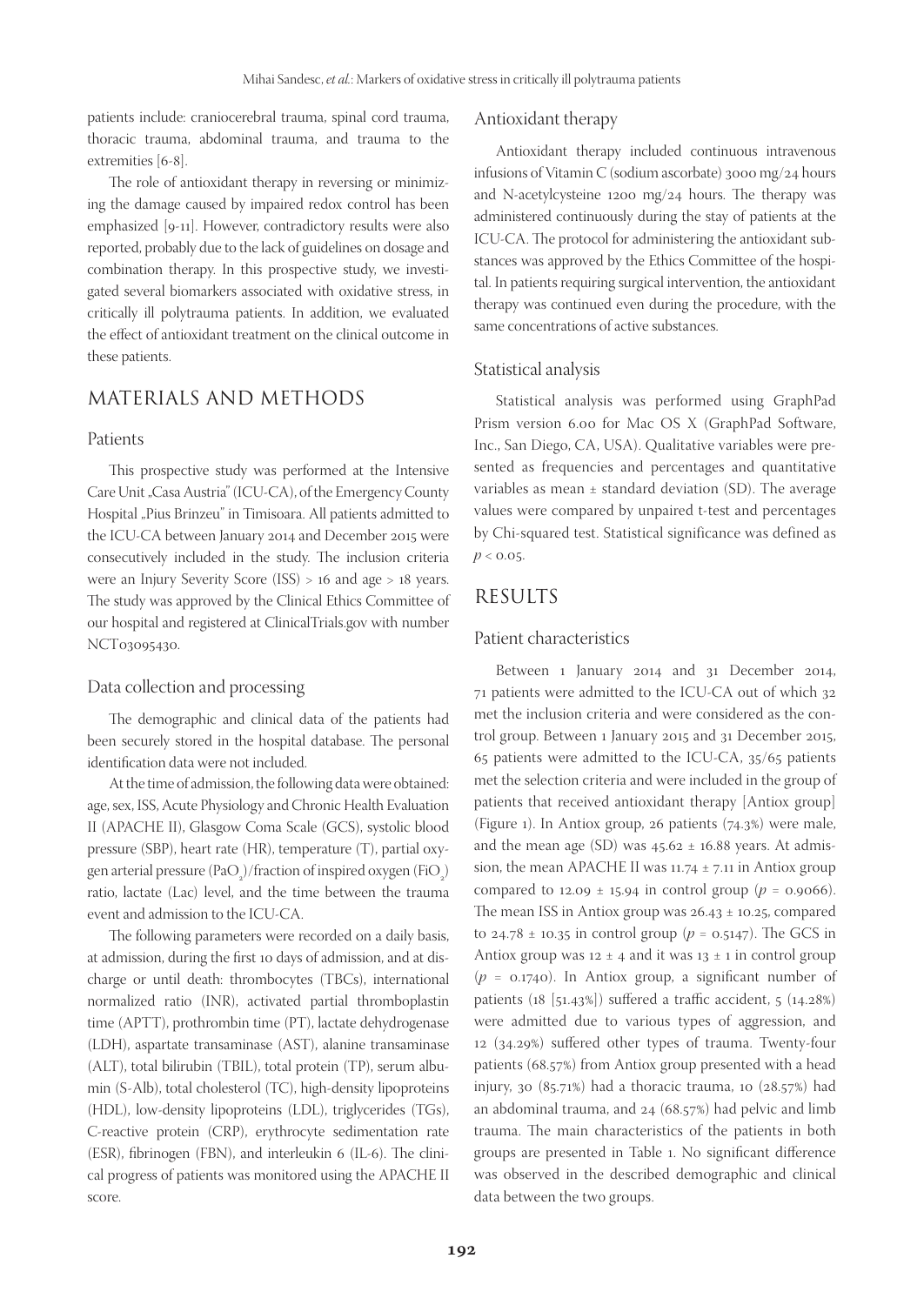Mihai Sandesc, *et al.*: Markers of oxidative stress in critically ill polytrauma patients



FIGURE 1. Patent selection. Between 1 January 2014 and 31 December 2014, 71 critically ill polytrauma patients were admitted to the Intensive Care Unit "Casa Austria" (ICU-CA) out of which 32 met the inclusion criteria and were considered as the control group. Between 1 January 2015 and 31 December 2015, 65 critically ill polytrauma patients were admitted to the ICU-CA, 35/65 patients met the selection criteria and were included in the group of patients that received antioxidant therapy (Antiox group). The inclusion criteria were an Injury Severity Score (ISS) > 16 and age > 18 years.

**TABLE 1.** Clinical and demographic characteristics at admission of critically ill polytrauma patients who received antioxidant therapy (Antiox group) and of those without therapy (control group)

| Characteristic                 | Antiox group $(n=35)$ | Control group $(n=32)$ |        |
|--------------------------------|-----------------------|------------------------|--------|
| Age (years), mean (SD)         | 45.62(16.88)          | 42.67(16.72)           | > 0.05 |
| Gender (male), % (n)           | 74.28 (26)            | 75 (24)                | 0.4755 |
| APACHE II, mean (SD)           | 11.74(7.11)           | 12.09 (15.94)          | 0.9066 |
| ISS, mean (SD)                 | 26.43 (10.25)         | 24.78 (10.35)          | 0.5147 |
| GCS, mean (SD)                 | 12(4)                 | 13(1)                  | 0.1740 |
| SBP (mmHg), mean (SD)          | 96(20)                | 98(16)                 | 0.6548 |
| $HR$ (bpm), mean $(SD)$        | 80(30)                | 91(20)                 | 0.0851 |
| T (degrees Celsius), mean (SD) | 36.7(0.91)            | 36.5(1.91)             | 0.5810 |
| $PaO2/FiO2$ , mean (SD)        | 145.55(5.56)          | 88.33 (13.2)           | 0.3657 |
| Lac (mmol/mL), mean $(SD)$     | 4.89(1.99)            | 5.1(2.5)               | 0.7037 |

APACHE II: Acute Physiology and Chronic Health Evaluation II; ISS: Injury Severity Score; GCS: Glasgow Coma Scale; SBP: Systolic blood pressure; HR: Heart rate; T: Temperature; PaO<sub>2</sub>/FiO<sub>2</sub>: Partial oxygen arterial pressure/fraction of inspired oxygen; Lac: Lactate

#### Laboratory tests

At admission, the results of laboratory tests did not differ significantly between the two groups. The patients in Antiox group had the following mean values: for coagulation status, TBCs: 201.22 ± 91.4 × 103 /μL, INR: 1.88 ± 3.01, APTT: 72.38 ± 21.68 seconds, and PT: 19.20 ± 15.89 seconds; LDH: 72.98 ± 581.42 U/L; AST: 99.69 ± 139.63 U/L, ALT: 123.73 ± 150.07 U/L; TBIL: 11.45 ± 8.72  $\mu$ mol/L; for protein status, TP: 49.2  $\pm$  9 g/L and S-Alb: 18.3  $\pm$ 6.1 g/L; for lipid status, TC:  $3.31 \pm 1.24$  mmol/L, HDL:  $0.92 \pm 0.32$ mmol/L, LDL:  $1.31 \pm 0.49$  mmol/L, and TGs:  $1.13 \pm 1.06$  mmol/L; for inflammation status, CRP: 1011.9 ± 647.14 nmol/L, ESR: 28.14  $\pm$  21.54 mm/h, FBN: 2.64  $\pm$  1.92 g/L, and IL-6: 37.21  $\pm$  2.55 pg/mL.

Statistically significant differences were observed between the two groups in laboratory results at discharge/upon death, as follows: TBCs (*p* = 0.0001), APTT (*p* = 0.0001), PT (*p* = 0.0001), TBIL (*p* = 0.0001), TP (*p* = 0.0005), S-Alb (*p* = 0.0004), TC (*p* = 0.0001), HDL (*p* = 0.0001), LDL (*p* = 0.0001), LDH  $(p = 0.0006)$ , CRP  $(p = 0.0014)$ , ESR  $(p = 0.0001)$ , and IL-6  $(p = 0.0001)$ . On the contrary, no statistically significant differences were noted for INR  $(p = 0.115)$ , AST  $(p = 0.1581)$ , ALT (*p* = 0.054), TGs (*p* = 0.0664), and FBN (*p* = 0.0951) between Antiox and control group. Figure 2 shows the distribution of markers of oxidative stress evaluated during the hospitalization time in the two groups.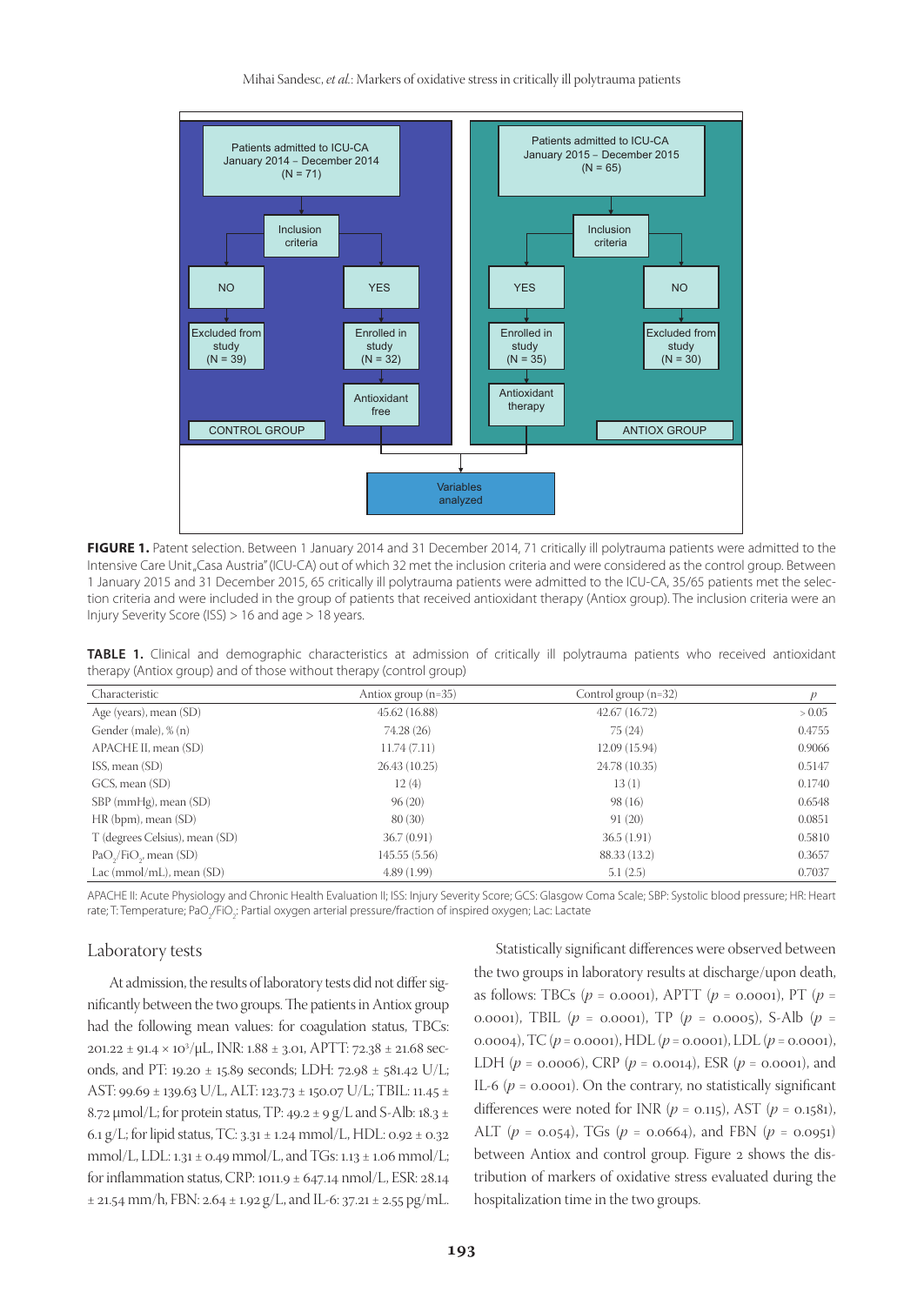

#### Mihai Sandesc, *et al.*: Markers of oxidative stress in critically ill polytrauma patients

**FIGURE 2.** Markers of lipid peroxidation in critically ill polytrauma patients who received antioxidant therapy (Antiox group) and in those without therapy (control group). A: High-density lipoproteins (HDLs); B: Low-density lipoproteins (LDLs); C: Total cholesterol (TC); D: Triglycerides (TGs). A rapid increase in lipid levels in Antiox group was observed starting from day 5 for HDL and from day 10 for LDL, TC, and TGs.

#### Patient outcomes

At admission, the mean APACHE II score was 11.74 ± 7.11 in Antiox group, and it was  $12.09 \pm 15.94$  in control group (*p* = 0.9066). Three days after the admission, the mean APACHE II in Antiox group was 10.46  $\pm$  1.12 and 11.95  $\pm$  0.9 in control group ( $p = 0.6043$ ), at the 5<sup>th</sup> day it was  $8 \pm 0.99$  in Antiox group and 10.5  $\pm$  2.1 in control group ( $p$  = 0.0111), at the 10<sup>th</sup> day it was 7.66 ± 1.21 in Antiox group and 9.35 ± 0.87 in control group (*p* = 0.0100), while at discharge/until death the APACHE II score was  $3.21 \pm 3.5$  in Antiox group and  $6.05 \pm 0.71$  in control group  $[p = 0.0001]$  (Figure 3). Thirteen subjects from Antiox group (37.14%) developed sepsis, in comparison to 28 (88.75%) from control group (*p* < 0.05). In Antiox group, 8 patients developed MODS (22.85%), which was significantly fewer than in control group (21 patients, 64.62%). The percentage of patients requiring mechanical ventilation more than 96 hours was 54.18% in Antiox group and  $53.21\%$  in control group ( $p > 0.05$ ). The average duration of ICU-CA stay in Antiox group was 14.4 ± 16.2 days, in comparison to  $18.25 \pm 32.55$  days in control group  $(p = 0.5358)$ . Furthermore, no statistically significant difference was shown in the hospitalization time between the two groups, which was on average  $26.03 \pm 20.47$  days for Antiox patients and  $38.68 \pm 40.17$  days for controls.

Five patients from Antiox group died during the study period (14.28%), while 11 deaths were registered in control group (33.6%), indicating a statistically significant difference in the mortality rate between the two groups  $[p \lt 0.05]$ (Table 2).

# DISCUSSION

In critically ill polytrauma patients, impaired redox control significantly affects the clinical status and progress of the patients. One of the main biochemical pathways related to OS is lipid peroxidation [12].

A number of studies indicated that the changes in the coagulation status are associated with the intensity of OS. For example, Shacter et al. [13] showed that plasma fibrinogen was more prone to oxidative modification compared to other plasma proteins, such as albumin, immunoglobulins, and transferrin. [13]. Pawlak et al. [14] investigated whether OS is involved in the activation of extrinsic coagulation pathway in patients on maintenance hemodialysis therapy. The markers of OS (plasma total lipid peroxides, serum autoantibodies against oxidized LDL, and plasma copper/zinc superoxide dismutase) were related to plasma levels of tissue factor (TF) and its inhibitor factor Xa-dependent tissue factor pathway inhibitor (TFPI) in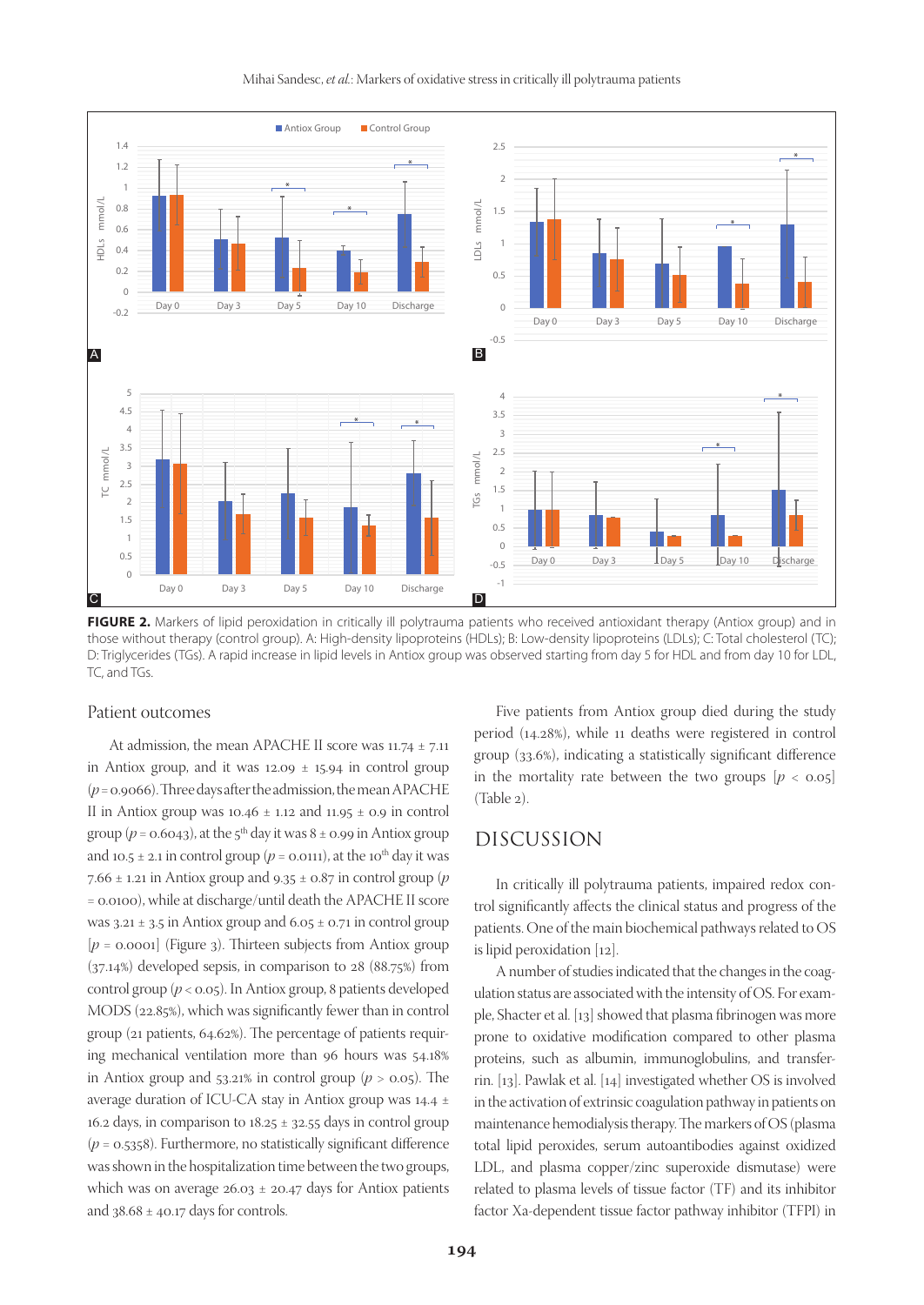| Outcome                                        | Antiox group $(n=35)$ | Control group $(n=32)$ |        |
|------------------------------------------------|-----------------------|------------------------|--------|
| Sepsis, $\%$ (n)                               | 37.14(13)             | 88.75 (28)             | <0.005 |
| MODS, % (n)                                    | 22.85(8)              | 65.62(21)              | <0.005 |
| Mechanical ventilation>96 hours, % (n)         | 54.28 (19)            | 53.21(17)              | >0.005 |
| Duration of stay at ICU (days), mean (SD)      | 14.4 (16.02)          | 18.25 (32.55)          | 0.5358 |
| Duration of stay in hospital (days), mean (SD) | 26.03(20.47)          | 38.68 (40.17)          | 0.1048 |
| Mortality, % (n)                               | 14.28(5)              | 33.6(11)               | <0.05  |

**TABLE 2.** Patient outcomes in critically ill polytrauma patients who received antioxidant therapy (Antiox group) and in those without therapy (control group)

MODS: Multiple organ dysfunction syndrome; ICU: Intensive Care Unit



**FIGURE 3.** Changes in Acute Physiology and Chronic Health Evaluation II (APACHE II) score in critically ill polytrauma patients who received antioxidant therapy (Antiox group) and in those without therapy (control group), from admission until discharge. A statistically significant difference in the APACHE II score was observed between the two groups, starting from day 5 ( $p < 0.05$ ). In Antiox Group, the APACHE II score values dropped significantly and more rapidly compared to controls.

those patients [14]. In our study, the coagulation status in both groups of patients was altered. At admission, there were no significant differences between the two groups in the mean TBCs, INR, APTT and PT. However, at discharge, statistically significant differences were identified in the mean TBCs, APTT, and PT (all *p* = 0.0001), in favor of Antiox group. This indicates that the administration of substances with high antioxidant potential led to faster recovery of coagulation factors, decreasing the complication rates specific to critically ill polytrauma patients.

Several studies analyzed TBIL as a biomarker of a pro-oxidative status. Dani et al. [15] investigated the relationship between TBIL expression, antioxidant system and OS in preterm infants. They observed that a decrease in plasma BIL was correlated with an increase in plasma antioxidant capacity and decrease in oxidative stress [15]. In our control group, the mean TBIL on day 3 upon the admission was 11.45  $\pm$  10.08 µmol/L, on day 5 it was 7.01  $\pm$  5.30 µmol/L, and at discharge  $5.13 \pm 2.56 \mu$ mol/L, compared to the corresponding values in Antiox group, 12.65  $\pm$  10.26  $\mu$ mol/L on day 3, 9.92  $\pm$ 3.59 µmol/L on day 5, and 7.01 ± 3.42 µmol/L at discharge (*p* < 0.05). The higher levels of TBIL observed in Antiox group

indicate that the antioxidant treatment possibly decreased the level of FRs in that group, consequently decreasing the consumption of BIL.

Another important marker of OS is protein oxidation, where the role of cysteine thiols in thiol-based redox switches has been emphasized [16]. Rael et al. [17] performed serial measurements of plasma oxidation-reduction potential (ORP) in 39 multi-trauma patients, from the admission until discharge of patients. They showed a rapid increase in ORP during the first days of hospitalization followed by a decrease in ORP to normal levels, until discharge. On the ORP maxima day, plasma paraoxonase-arylesterase (PON-AE) activity and total plasma protein levels were significantly lower compared to admission samples of the same patients [17]. In this study, we observed a significant decrease in protein levels 3 days after trauma, in both groups ( $p < 0.05$ ). After the antioxidant treatment in Antiox group, the level of these proteins significantly increased starting from day 10, compared to the untreated control group in which the protein levels remained low. Moreover, a statistically significant difference in TP ( $p = 0.0005$ ) and S-Alb level ( $p = 0.0004$ ) was observed at discharge in favor of Antiox group.

FR attack on circulating lipids and membrane lipoproteins leads to their aberrant levels in the cells. Gesquière et al. [18] studied the effects of FRs on cholesterol metabolism of smooth muscle cells. They observed an accumulation of cholesterol in the cells exposed to FRs, probably as the result of an increase in cholesterol biosynthesis and esterification, decrease in cell cholesteryl ester hydrolysis, and reduced cholesterol efflux [18]. We observed a rapid increase in lipid levels in Antiox group, starting from day 5 for HDL and from day 10 for LDL, TC, and TGs.

Increased inflammatory response can be observed in patients with trauma [19]. We measured IL-6 levels at admission, during the next 10 days upon the admission, and at discharge/until death in both groups. No significant differences were observed between the two groups on day 3. However, starting from day 5, a significant decrease in IL-6 levels was observed in Antiox group (*p* < 0.05). Moreover, IL-6 concentration was significantly lower in Antiox group at discharge compared to control group  $(p < 0.05)$ . In addition, a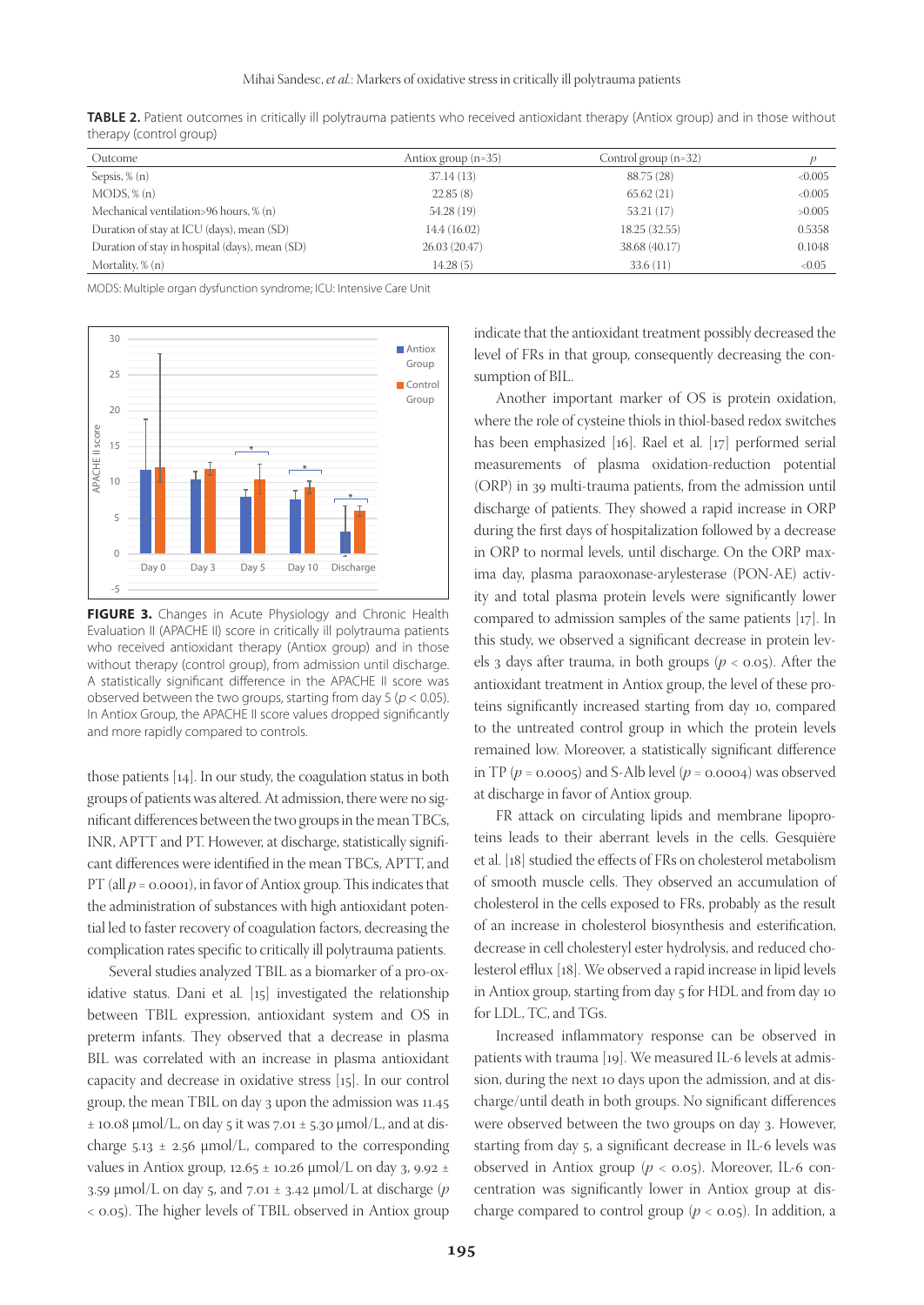statistically significant decrease of other inflammation markers, such as CRP ( $p < 0.05$ ) and ESR ( $p < 0.05$ ), in Antiox vs. control group indicated the overall improvement of inflammatory as well as oxidative status in patients treated with antioxidant therapy.

Reddell et al. [20] reviewed several antioxidant nutrients (i.e., glutamine, arginine, selenium, zinc, Vitamin C, N-acetylcystine, and fatty acids) important in maintaining oxidant-antioxidant balance in critically ill patients. They indicated that adequate dosing of antioxidants, administration route and timing, duration of therapy, and role of single versus combination therapy still need to be clarified [20]. In our group treated with antioxidant therapy, the occurrence of sepsis was significantly lower compared to the untreated controls (37.14% vs. 88.75%, *p* < 0.05). Furthermore, a significant decrease in the incidence of MODS was observed in Antiox compared to control group  $(p < 0.05)$ .

In most cases, critically ill polytrauma patient require mechanical ventilation. However, prolonged mechanical ventilation increases inflammatory response, as well as the incidence of sepsis in these patients. We observed no significant differences in the number of patients requiring mechanical ventilation for more than 96 hours between the two groups. One explanation for this could be the high number of patients with severe thoracic trauma, as well as an increased percentage of pulmonary infections [21-27].

The duration of ICU stay was similar in both of our groups  $(p = 0.1048)$ . However starting from day 5, the APACHE II score was significantly decreased in Antiox vs. control group  $(p < 0.05)$ , indicating the overall beneficial effect of antioxidant therapy. Finally the mortality rate was significantly lower in Antiox group.

## CONCLUSION

In critically ill polytrauma patients, numerous cellular processes are affected, such as lipid function, protein synthesis and inflammatory response, mostly due to increased levels of OS. Decreasing the OS level by antioxidant substances significantly correlated with a better prognosis and outcome in our patients, including the improvement of coagulation, lipid, protein, and inflammatory status. To elucidate more clearly the mechanism of action of antioxidants in critically ill polytrauma patients, further research is required.

## ACKNOWLEDGMENTS

The authors would like to thank the Anesthesia and Intensive therapy Association "Aurel Mogoseanu" Timisoara and Emergency County Hospital "Pius Brinzeu" Timisoara for the help in study realization.

# DECLARATION OF INTERESTS

The authors declare no conflict of interests.

## REFERENCES

- [1] Ciriello V, Gudipati S, Stavrou PZ, Kanakaris NK, Bellamy MC, Giannoudis PV. Biomarkers predicting sepsis in polytrauma patients: Current evidence. Injury 2013;44(12):1680-92. https://doi.org/10.1016/j.injury.2013.09.024.
- [2] Horton JW. Free radicals and lipid peroxidation mediated injury in burn trauma: The role of antioxidant therapy. Toxicology 2003;189(1-2):75-88.

https://doi.org/10.1016/S0300-483X(03)00154-9.

- [3] Khare M, Mohanty C, Das BK, Jyoti A, Mukhopadhyay B, Mishra SP. Free radicals and antioxidant status in protein energy malnutrition. Int J Pediatr 2014;2014:254396. https://doi.org/10.1155/2014/254396.
- [4] Rao PS, Sireesha K, Aparna Y, Sadanandam M. Free radicals and tissue damage: Role of antioxidants. Free Radicals Antioxidants  $2011:1(4):2-7.$ 
	- https://doi.org/10.5530/ax.2011.4.2.
- [5] Espinosa-Diez C, Miguel V, Mennerich D, Kietzmann T, Sánchez-Pérez P, Cadenas S, et al. Antioxidant responses and cellular adjustments to oxidative stress. Redox Biol 2015;6:183-97. https://doi.org/10.1016/j.redox.2015.07.008.
- [6] Bedreag OH, Rogobete AF, Sarandan M, Cradigati AC, Papurica M, Rosu OM, et al. Influence of antioxidant therapy on the clinical status of multiple trauma patients. A retrospective single center study. Rom J Anaesth Intensive Care 2015;22(2):89-96.
- [7] Herford AS, Tandon R, Pivetti L, Cicciù M. Treatment of severe frontobasilar fractures in growing patients: A case series evaluation. Chin J Traumatol 2013;16(4):199-203.
- https://doi.org/10.3760/cma.j.issn.1008-1275.2013.04.002.
- [8] Cicciù M. Real opportunity for the present and a forward step for the future of bone tissue engineering. J Craniofac Surg 2017;28(3):592-3. https://doi.org/10.1097/SCS.0000000000003595.
- [9] Oudemans-van Straaten HM, Spoelstra-de Man AM, de Waard MC. Vitamin C revisited. Crit Care 2014;18(4):460. https://doi.org/10.1186/s13054-014-0460-x.
- [10] Kumar S, Sitasawad SL. N-acetylcysteine prevents glucose/glucose oxidase-induced oxidative stress, mitochondrial damage and apoptosis in H9c2 cells. Life Sci 2009;84(11-12):328-36. https://doi.org/10.1016/j.lfs.2008.12.016.
- [11] Cicciù M. A window view from the orient on trauma involving the inner maxillofacial region: From China to the global community with love. J Craniofac Surg 2016;27(1):6. https://doi.org/10.1097/SCS.0000000000002280.
- [12] Nogueira CR, Borges F, Lameu E, Franca C, Ramalho A. Effects of supplementation of antioxidant vitamins and lipid peroxidation in critically ill patients. Nutr Hosp 2013;28(5):1666-72. DOI: 10.3305/nh.2013.28.5.6590.
- [13] Shacter E, Williams JA, Lim M, Levine RL. Differential susceptibility of plasma proteins to oxidative modification: Examination by western blot immunoassay. Free Radic Biol Med 1994;17(5):429-37. https://doi.org/10.1016/0891-5849(94)90169-4.
- [14] Pawlak K, Borawski J, Naumnik B, Mysliwiec M. Relationship between oxidative stress and extrinsic coagulation pathway in haemodialyzed patients. Thromb Res 2003;109(5-6):247-51. https://doi.org/10.1016/S0049-3848(03)00241-X.
- [15] Dani C, Martelli E, Bertini G, Pezzati M, Filippi L, Rossetti M, et al. Plasma bilirubin level and oxidative stress in preterm infants. Arch Dis Child Fetal Neonatal Ed 2003;88(2):F119-23. https://doi.org/10.1136/fn.88.2.F119.
- [16] Brandes N, Schmitt S, Jakob U. Thiol-based redox switches in eukaryotic proteins. Antioxid Redox Signal 2009;11(5):997-1014. DOI: 10.1089/ars.2008.2285.
- [17] Rael LT, Bar-Or R, Aumann RM, Slone DS, Mains CW, Bar-Or D.